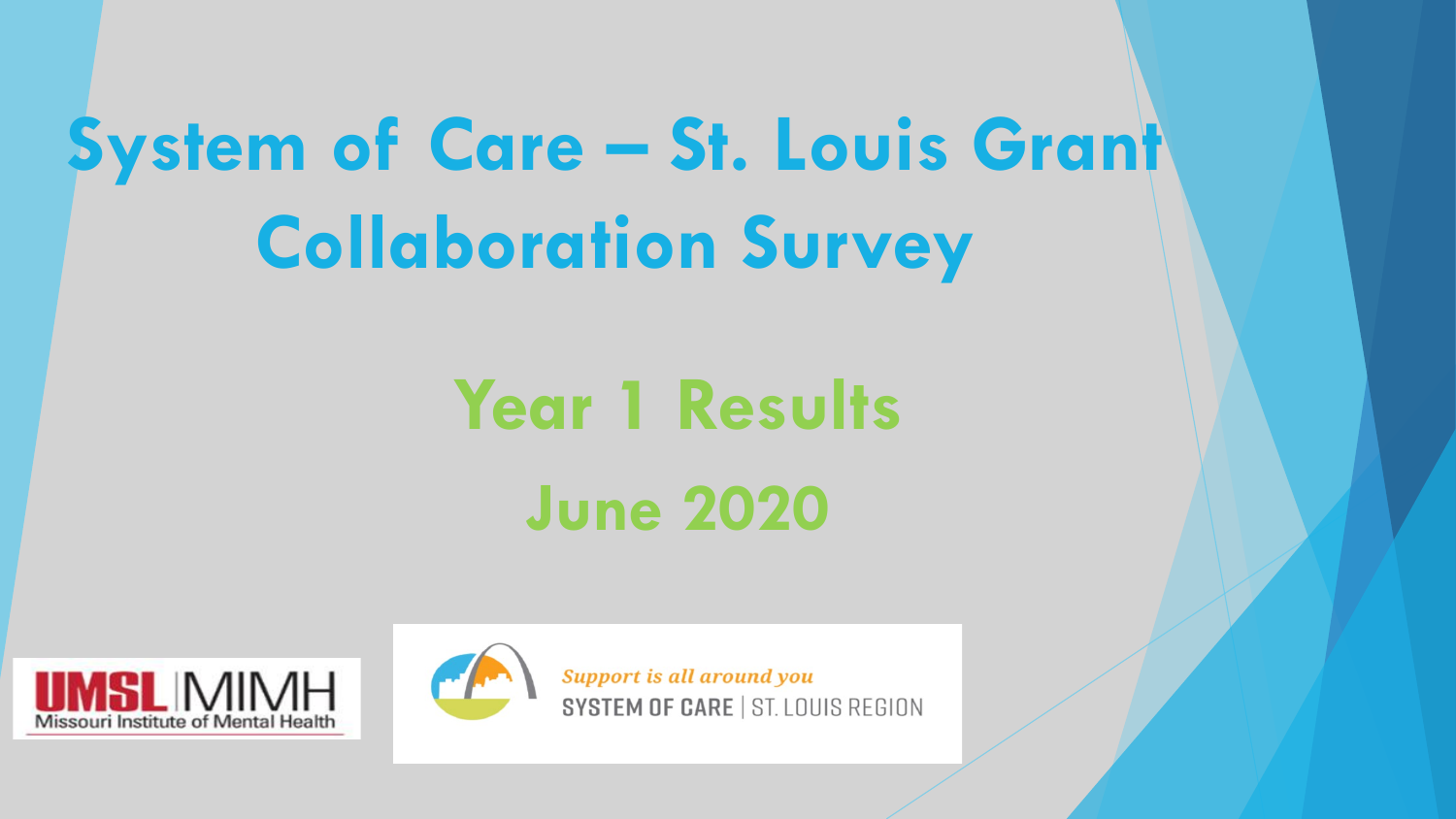## SYSTEM OF CARE ST. LOUIS (SOC-STL)

**SOC-STL** project aims to strengthen and enhance current infrastructure to connect juvenile justice-involved youth and families with mental health service providers.

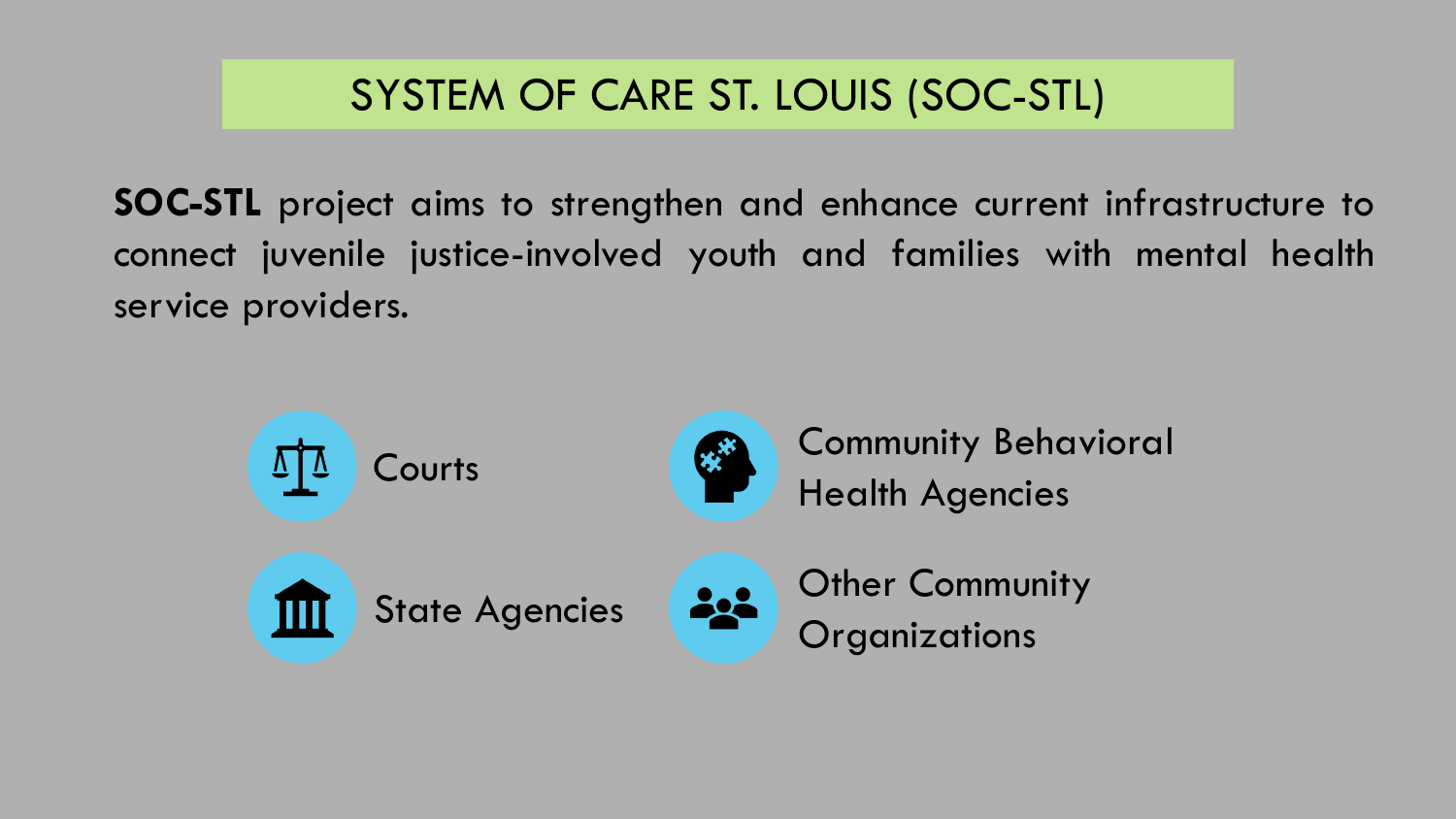WHO COMPLETED THE SURVEY?

## **48% Completion Rate (15 surveys completed out of 31 emails sent)**

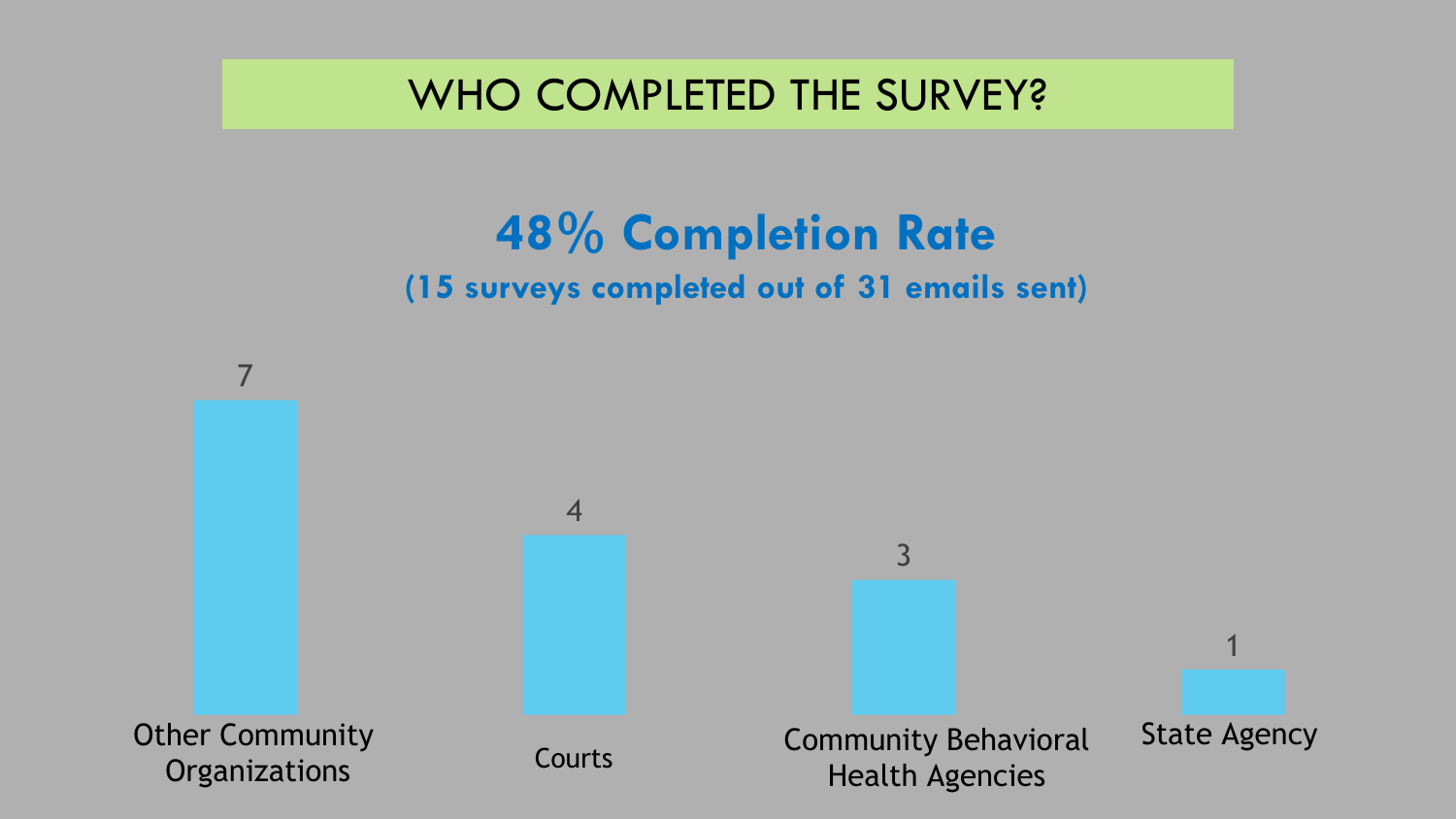#### WILDER COLLBORATION FACTORS INVENTORY

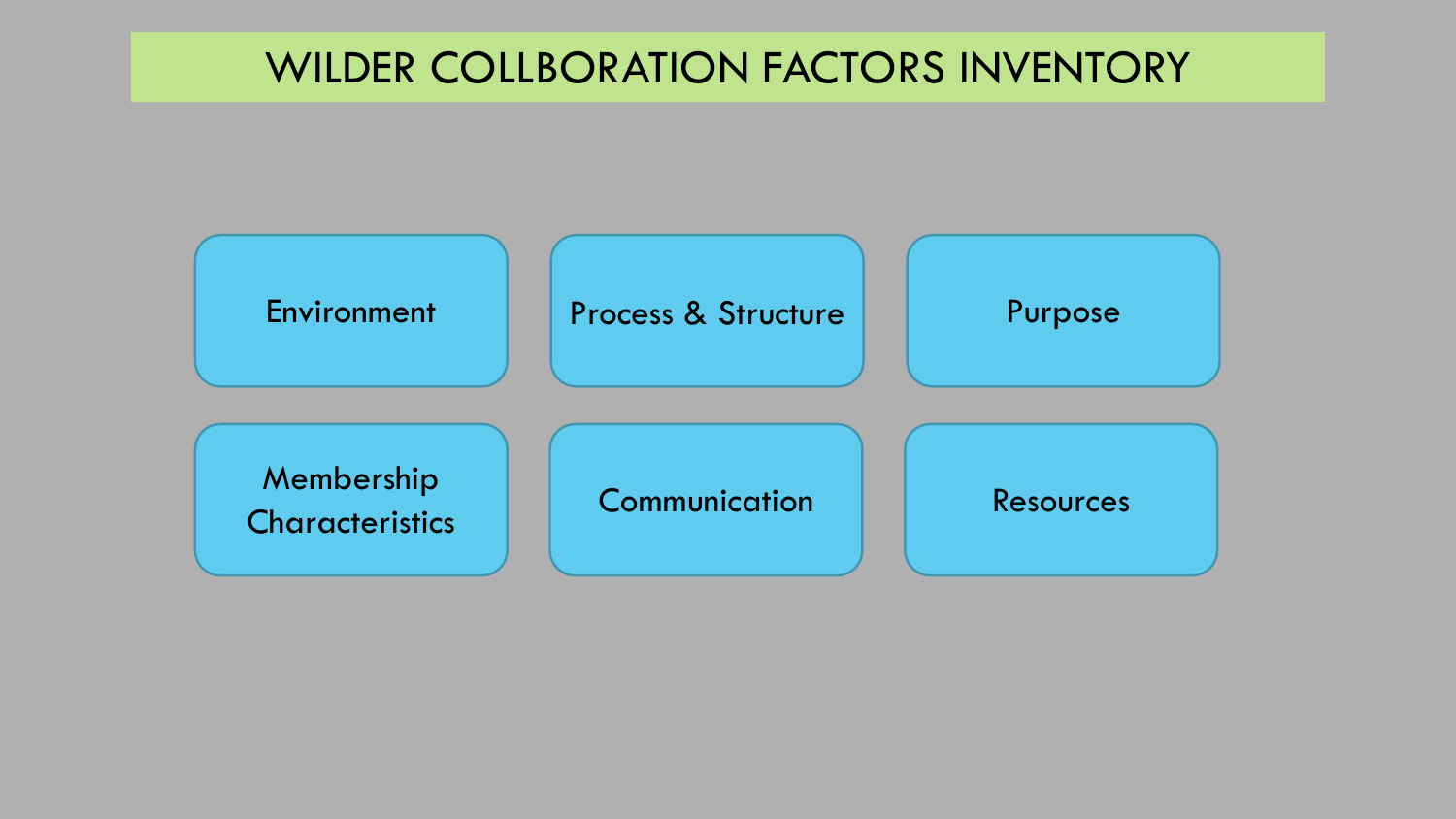#### WILDER COLLBORATION FACTORS INVENTORY

The inventory allows participants to rate their agreement with a list of statements describing successful collaborations, with mean scores ranging from 1.0 – 5.0.

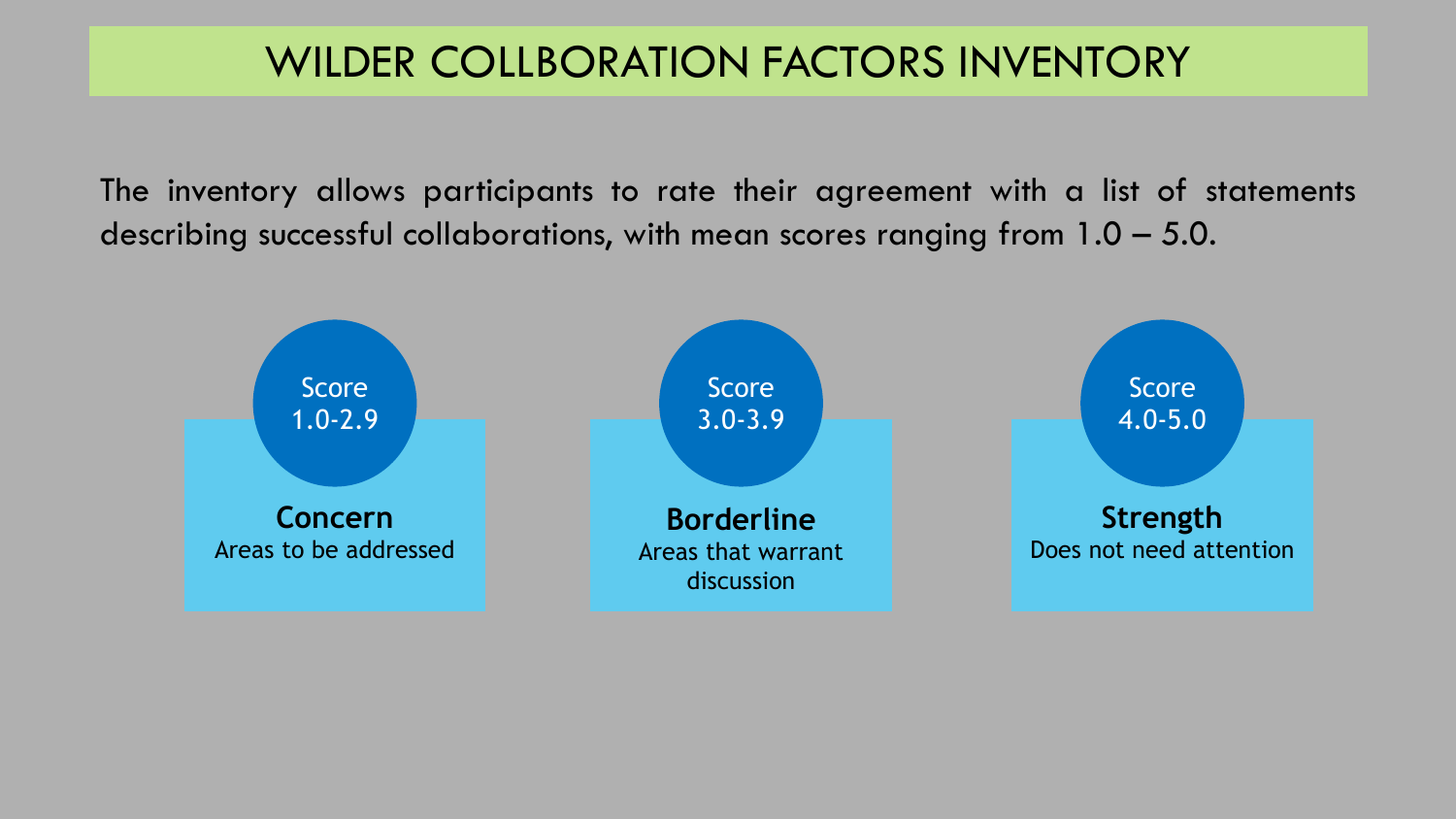### STENGTHS OF COLLABORATION



#### **Strengths**

- Members see collaboration as in their self-interest ( $M=4.5$ )
- Flexibility (M=4.3)
- Open & frequent communication (M=4.1)
- Unique purpose (M=4.1)
- Skilled leadership (M=4.1)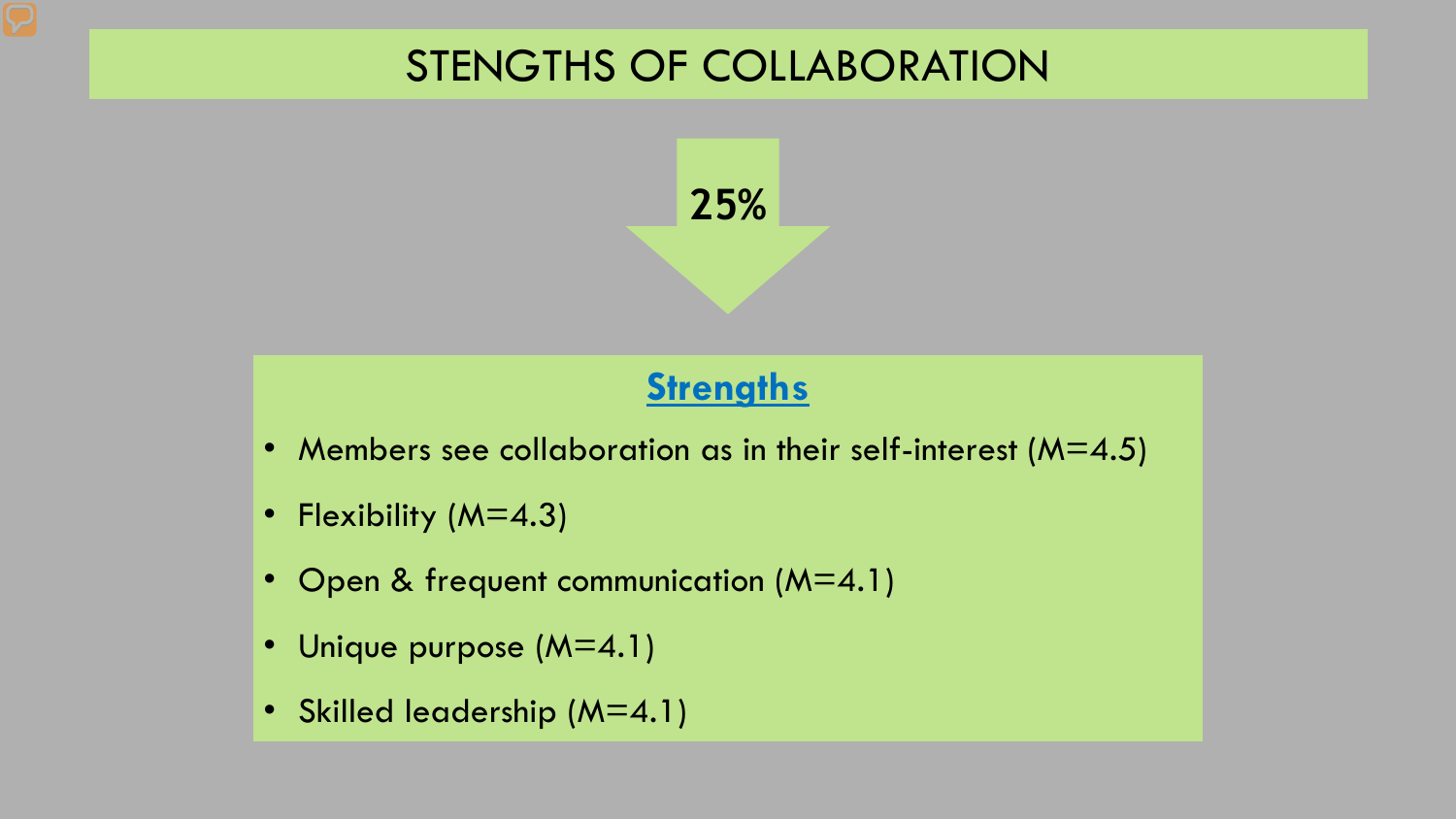#### BORDERLINE AREAS OF COLLABORATION

**70%**

| <b>Borderline</b>                                    |                                                                    |
|------------------------------------------------------|--------------------------------------------------------------------|
| Concrete attainable goals and objectives $(M=3.9)$   | Established informal relationships/communication links ( $M=3.4$ ) |
| Shared vision $(M=3.9)$                              | Multiple layers of participation ( $M=3.4$ )                       |
| Adaptability ( $M=3.8$ )                             | Favorable political/social climate $(M=3.4)$                       |
| Members share stake in process & outcome $(M=3.7)$   | Collaborative group seen as leader in community $(M=3.4)$          |
| Mutual respect, understanding, & trust $(M=3.7)$     | Appropriate pace of development $(M=3.4)$                          |
| Ability to compromise $(M=3.6)$                      | Appropriate cross section of members (M=3.3)                       |
| Sufficient funds, staff, materials, & time $(M=3.5)$ | Development of clear roles/policy guidelines (M=3.3)               |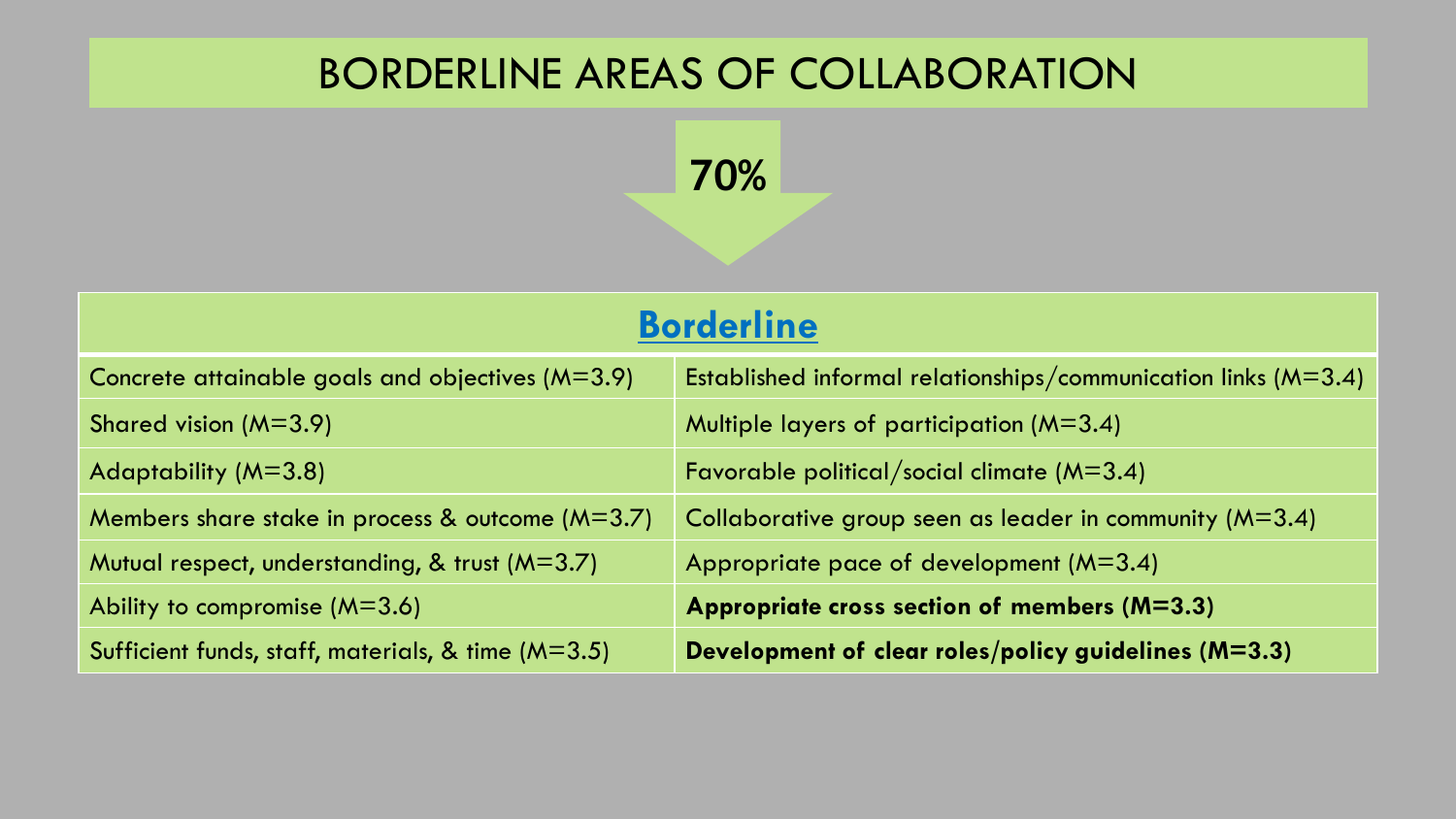



History of collaboration or cooperation in the community (2.9)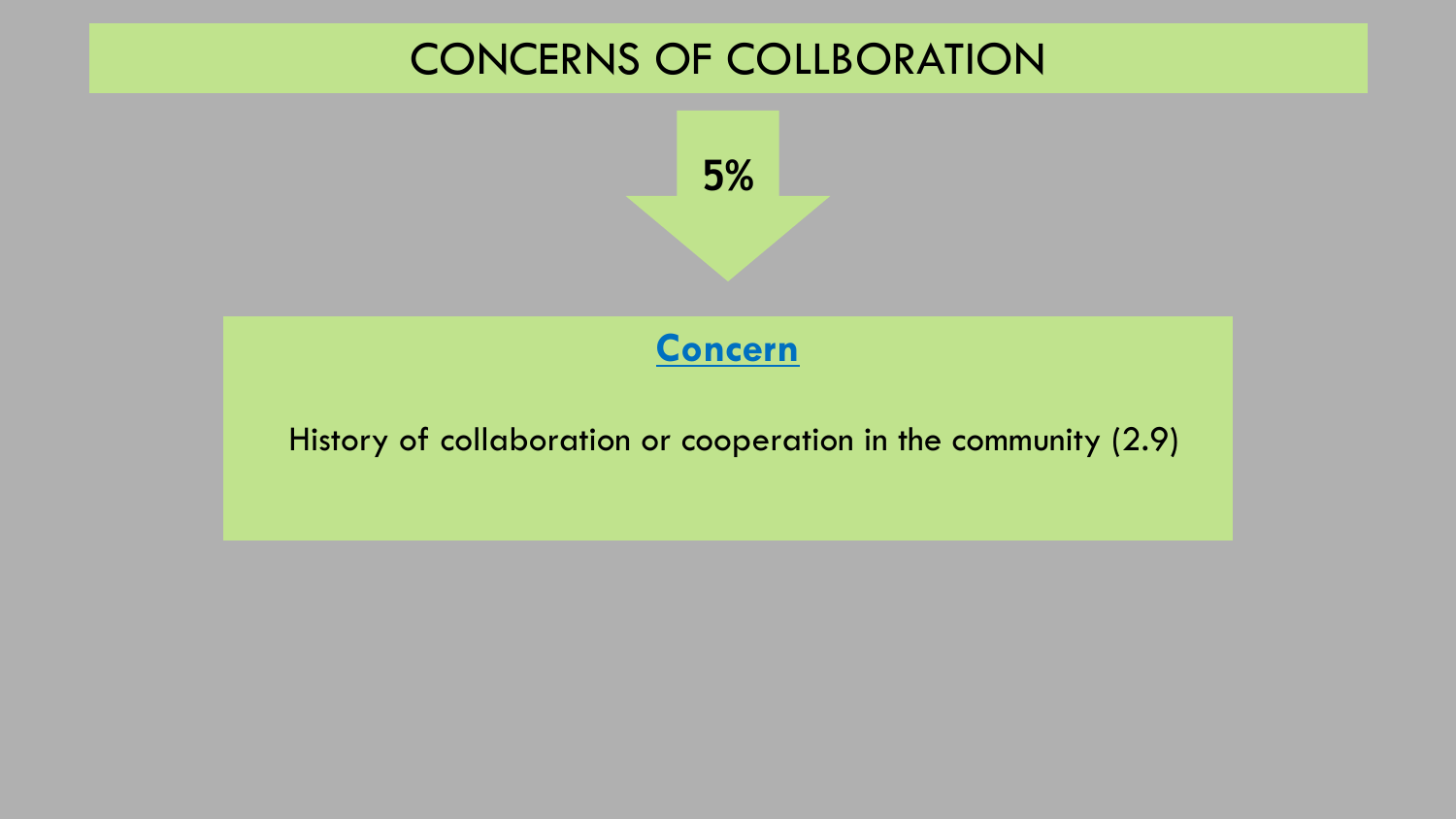## THINGS THAT ARE *WORKING WELL* IN THE COLLBORATION

# *Leadership*

"Good participation; **strong leadership**; effective use of time; meetings are well organized and flow effectively."

"The **leadership is moving the project forward and keeping it on track**."

"Work groups. **The planning and making sure we are laser focused has been awesome**!"

# *Commitment*

"All of the partners are attending the Network of Practice meetings, and we are making decisions about how to move forward with implementation. We are fortunate to have skilled clinicians, experienced administrators, and family representatives informing our process. We have members who remind us (at some point during each meeting) that this is all about a child and a family."

"I think the participation at meetings shows people are invested, and I think the organizations involved bring a lot of strengths to the project. It's great that there's such a wide selection of organizations from different systems interacting with the target population. It's especially good to have folks who work at systems- and funder-levels together with folks providing services through the courts and direct clinical services."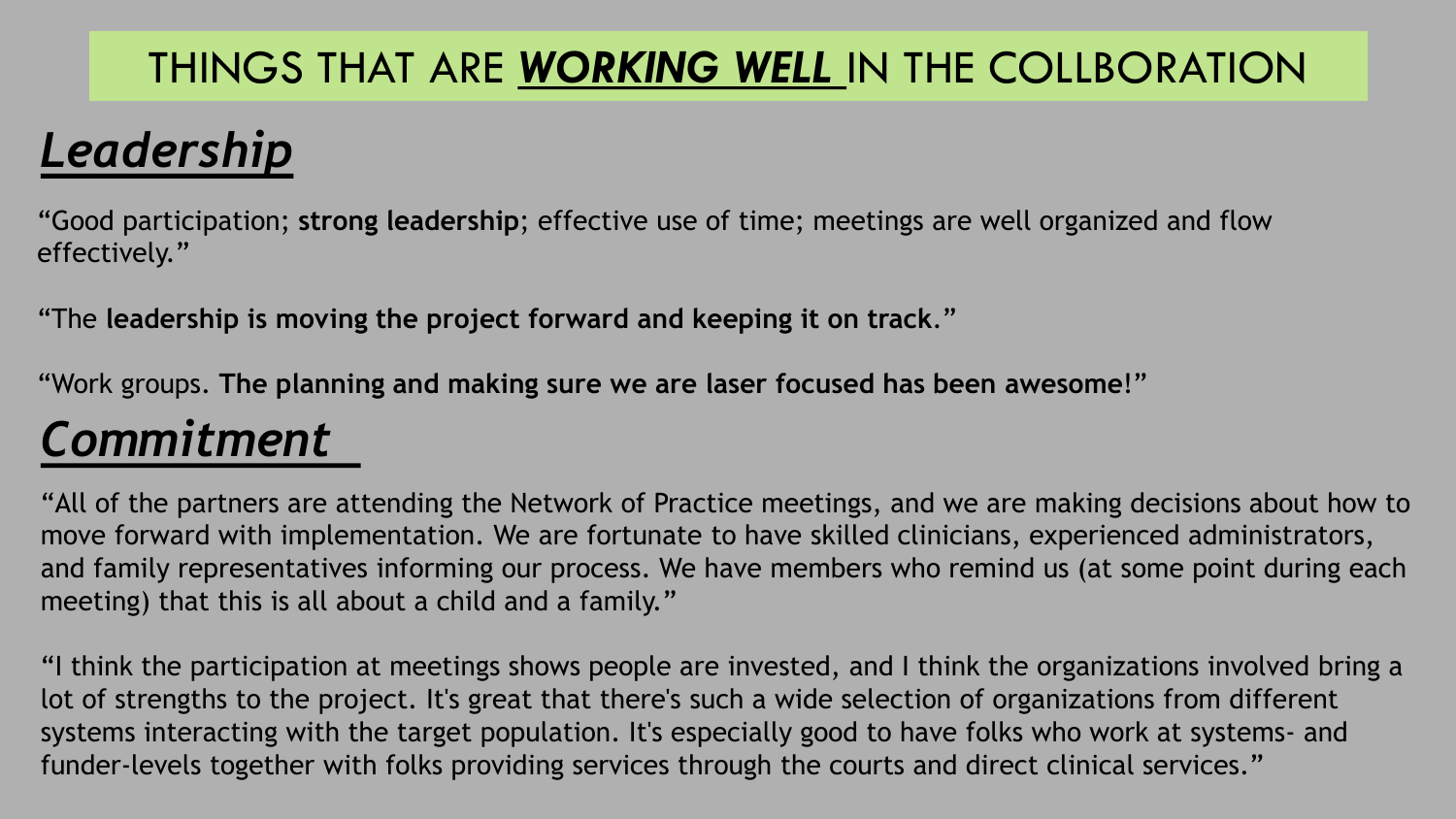### THINGS THAT *COULD BE IMPROVED* IN THE COLLBORATION

## *Structure*

"Be clear in what you're requesting of members-- concrete ways to be involved. **It can be difficult to see how the members can help move things forward when things stay very high level in explanations to a large group**."

"I'm not sure if this would be helpful or not, but I wonder if having smaller meetings might bring forth more fruitful/targeted discussions. **The group that attends meetings feels large and seems that some folks may not need to attend each meeting.** However, my expertise is certainly not in project management so I may be completely wrong and speaking out of turn."

"It seems as though some issues stay open for a long time, like deciding who the target population is and what the clients' pathway through services will look like. It doesn't seem as though there's much disagreement among partners; I think it's more to do with the **large group not being the right format** for figuring these things out."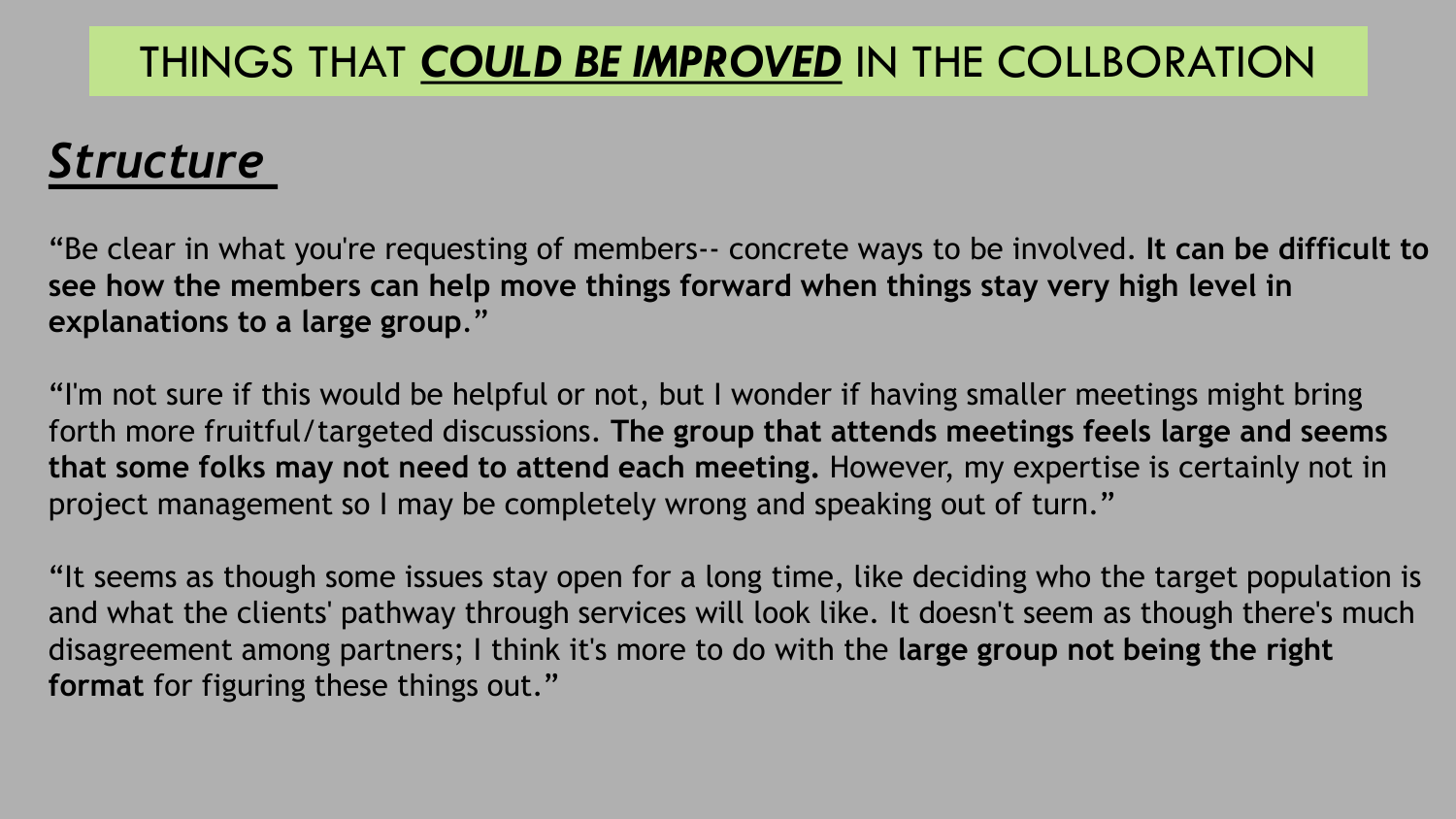### THINGS THAT *COULD BE IMPROVED* IN THE COLLBORATION

# *Representation*

"We don't have a representative for the **youth voice** in our collaboration. Is there a way to have one or two people (youth or adult) with lived experience (juvenile justice involvement and SED) join the project? "

"I don't know if the **schools** could be more involved. Maybe they are and I just don't realize it."